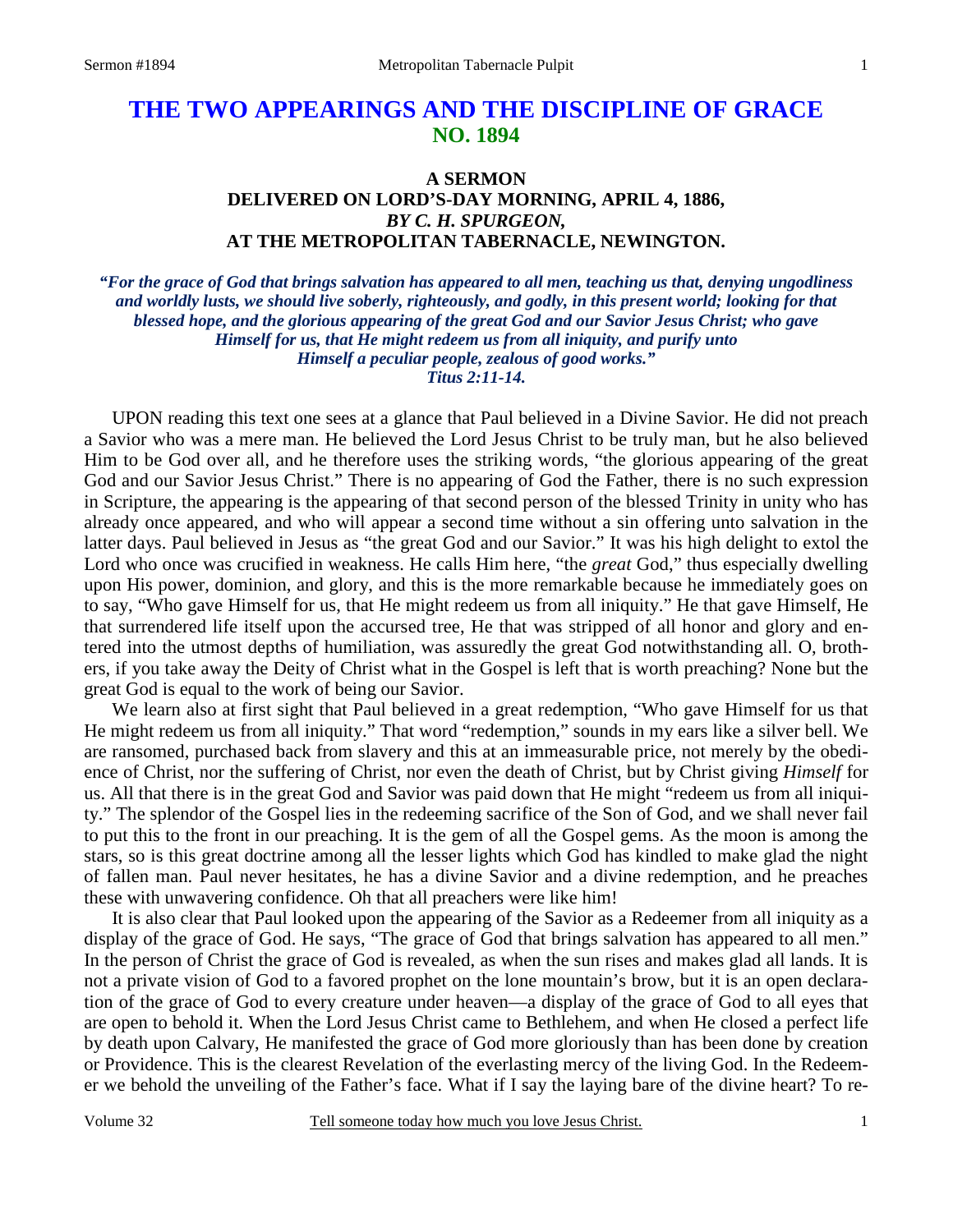peat the figure of the text, this is the dayspring from on high which has visited us, the Sun which has risen with healing in His wings. The grace of God has shone forth conspicuously, and made itself visible to men of every rank in the person and work of the Lord Jesus. This was not given us because of anything deserved on our part; it is a manifestation of free, rich, undeserved grace and of that grace in its fullness. The grace of God has been made manifest to the entire universe in the appearing of Jesus Christ our Lord.

 The grand objective of the manifestation of divine grace in Christ Jesus is to deliver men from the dominion of evil. The world in Paul's day was sunk in immorality, debauchery, ungodliness, bloodshed, and cruelty of every kind. I have not time this morning to give you even an outline sketch of the Roman world when Paul wrote this letter to Titus. We are bad enough now, but the outward manners and customs of that period were simply horrible. The spread of the gospel has worked a change for the better. In the apostle's days the favorite spectacles for holiday entertainment were the butcheries of men, and such was the general depravity that vices which we hardly dare to mention were defended and gloried in. In the midnight of the world's history our Lord appeared to put away sin. The Lord Jesus Christ, who is the manifestation of the divine grace to men, came into the world to put an end to the unutterable tyranny of evil. His work and teaching are meant to lift up mankind at large, but also to redeem His people from all iniquity, and to sanctify them to Himself as His peculiar heritage.

 Paul looks upon recovery from sin as being a wonderful proof of divine grace. He does not talk about a kind of grace that would leave men in sin, and yet save them from its punishment. No, his salvation is *salvation from sin*. He does not talk about a free grace which winks at iniquity, and makes nothing of transgression, but of a greater grace by far, which denounces the iniquity and condemns the transgression, and then delivers the victim of it from the habit which has brought him into bondage. He declares that the grace of God has shone upon the world in the work of Jesus, in order that the darkness of its sin and ignorance may disappear, and the brightness of holiness, and righteousness, and peace, may rule the day. God send us to see these blessed results in every part of the world! God make us to see them in ourselves! May we ourselves feel that the grace of God has appeared to us individually! Our apostle would have Titus know that this grace was intended for all ranks of men, for the Cretans who were "always liars, evil beasts, lazy gluttons," and even for the most despised bond slaves, who under the Roman Empire were treated worse than dogs. To each one of us, whether rich or poor, prominent or obscure, the gospel has come, and its design is that we may be delivered by it from all ungodliness and worldly lusts.

 This being the run of the text, I ask you to come closer to it, while I try to show how the apostle stimulates us to holiness, and urges us to overcome all evil. Firstly he describes *our position,* secondly, he describes *our instruction,* and thirdly, he mentions *our encouragements*. May the good Spirit bless our meditations at this hour!

**I.** First of all, the apostle in this text describes OUR POSITION. *The people of God stand between two appearances*. In the eleventh verse he tells us that "The grace of God that brings salvation has appeared to all men," and then he says, in the thirteenth verse, "Looking for that blessed hope, and the glorious appearing of the great God and our Savior Jesus Christ." We live in an age which is an interval between two appearings of the Lord from heaven. Believers in Jesus are shut off from the old economy by the first coming of our Lord. The time of man's ignorance God winked at, but now commands all men everywhere to repent. We are divided from the past by a wall of light, upon whose forefront we read the words Bethlehem, Gethsemane, Calvary. We date from the birth of the Virgin's Son, we begin with *Anno Domini.* All the rest of time is before Christ, and is marked off from the Christian era. Bethlehem's manger is our beginning. The chief landmark in all time to us is the wondrous life of Him who is the light of the world. We look to the appearing of the grace of God in the form of the lowly One of Nazareth, for our trust is there. We confide in Him who was made flesh and dwelt among us, so that men beheld His glory, the glory as of the Only Begotten of the Father, full of grace and truth. The dense darkness of the heathen ages begins to be broken when we reach the first appearing, and the dawn of a glorious day begins.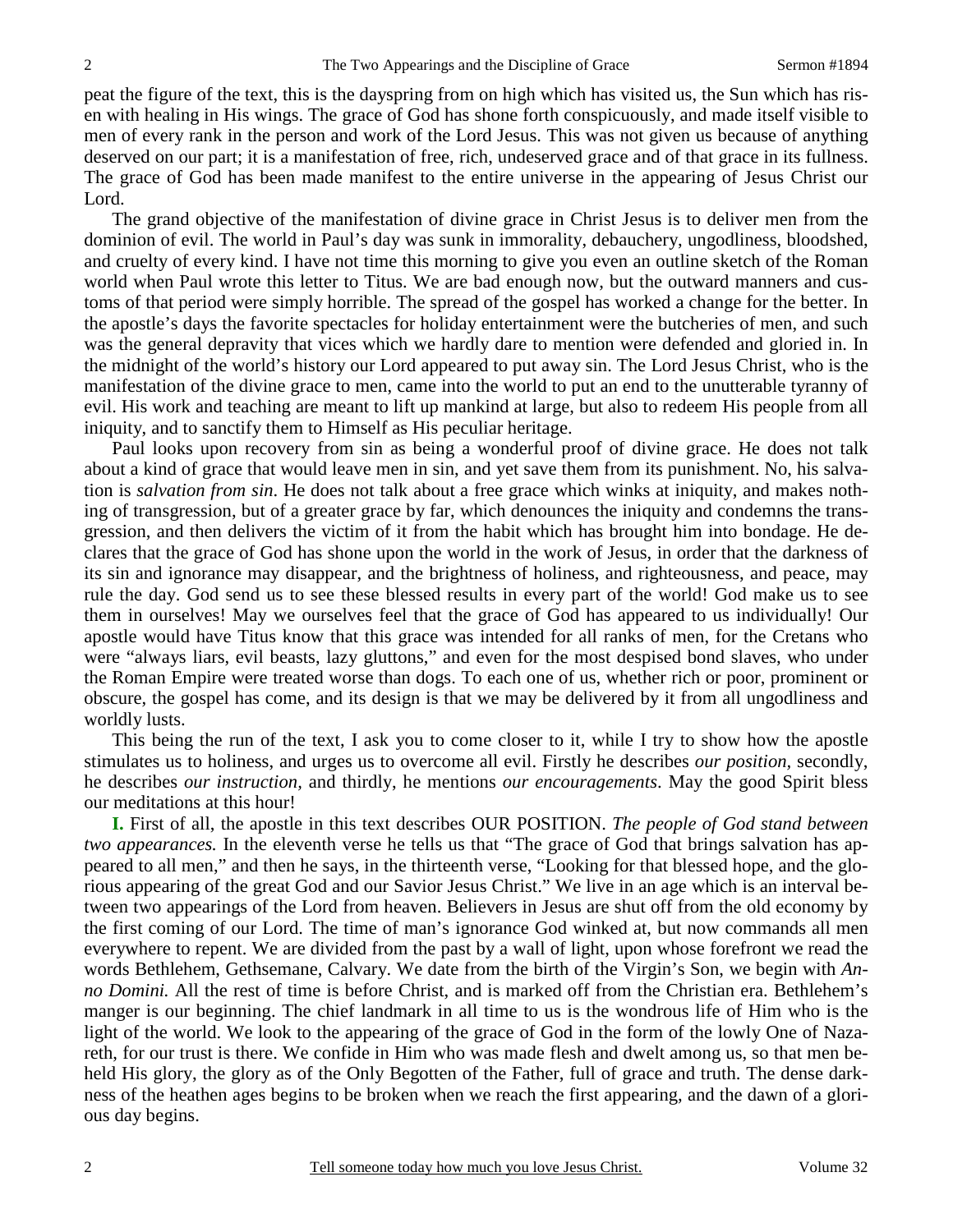Brethren, we look forward to a second appearing. Our outlook for the close of this present era is another appearing—an appearing of glory rather than of grace. After our Master rose from the brow of Olivet His disciples remained for a while in mute astonishment, but soon an angelic messenger reminded them of prophecy and promise by saying, "You men of Galilee, why stand you gazing up into heaven? This same Jesus, who is taken up from you into heaven, shall so come in like manner as you have seen Him go into heaven." We believe that our Lord in the fullness of time will descend from heaven with a shout, with the trumpet of the archangel, and the voice of God—

> *"The Lord shall come! The earth shall quake; The mountains to their center shake; And withering from the vault of night, The stars shall pale their feeble light."*

This is the terminus of the present age. We look from Anno Domini, in which He came the first time, to that greater Anno Domini, or year of our Lord, in which He shall come a second time, in all the splendor of His power, to reign in righteousness, and break the evil powers as with a rod of iron.

 See, then, where we are, we are compassed about, behind and before, with the appearings of our Lord. Behind us is our trust; before us is our hope. Behind us is the Son of God in humiliation; before us is the great God our Savior in His glory. To use an ecclesiastical term, we stand between two Epiphanies, the first is the manifestation of the Son of God in human flesh in dishonor and weakness, the second is the manifestation of the same Son of God in all His power and glory. In what a position, then, do the saints stand! They have an era all to themselves which begins and ends with the Lord's appearing.

 Our position is further described in the text, if you look at it, as being *in this present world,* or age. We are living in the age which lies between the two blazing beacons of the divine appearings, and we are called to hasten from one to the other. The sacramental host of God's elect is marching on from the one appearing to the other with hasty feet. We have everything to hope for in the last appearing, as we have everything to trust to in the first appearing, and we have now to wait with patient hope throughout that weary interval which intervenes. Paul calls it "this present world." This marks its fleeting nature. It is present, but it is scarcely future, for the Lord may come so soon, and thus end it all. It is present now, but it will not be present long. It is but a little time, and He that will come shall come, and will not tarry. Now it is this "present world," oh, how present it is! How sadly it surrounds us! Yet by faith we count these present things to be unsubstantial as a dream, and we look to the things which are not seen, and not present, as being real and eternal. We pass through this world as men on pilgrimage. We traverse an enemy's country. Going from one manifestation to another, we are as birds migrating on the wing from one region to another, there is no rest for us by the way. We are to keep ourselves as loose as we can from this country through which we make our pilgrim-way, for we are strangers and foreigners, and here we have no continuing city. We hurry through this Vanity Fair, before us lies the Celestial City and the coming of the Lord who is the King thereof. As voyagers cross the Atlantic, and so pass from shore to shore, so we do speed over the waves of this ever-changing world to the glory land of the bright appearing of our Lord and Savior Jesus Christ.

 Already I have given to you, in this description of our position, the very best argument for a holy life. If it is so, my brethren, you are not of the world even as Jesus is not of the world. If this is so, that before you blazes the supernatural splendor of the second advent, and behind you burns the everlasting light of the Redeemer's first appearing, what manner of people ought you to be? If, indeed, you are but journeying through this present world, suffer not your hearts to be defiled with its sins, learn not the manner of speech of these aliens through whose country you are passing. Is it not written, "The people shall dwell alone, and shall not be reckoned among the nations"? "Come you out from among them, and be you separate, touch not the unclean thing," for the Lord has said, "I will be a Father unto you, and you shall be My sons and daughters." They that lived before the coming of Christ had responsibilities upon them, but not such as those which rest upon you who have seen the face of God in Jesus Christ, and who expect to see that face again. You live in light which renders their brightest knowledge a comparative darkness, walk as children of light. You stand between two mornings, between which there is no evening. The glory of the Lord has risen upon you once in the incarnation and atonement of your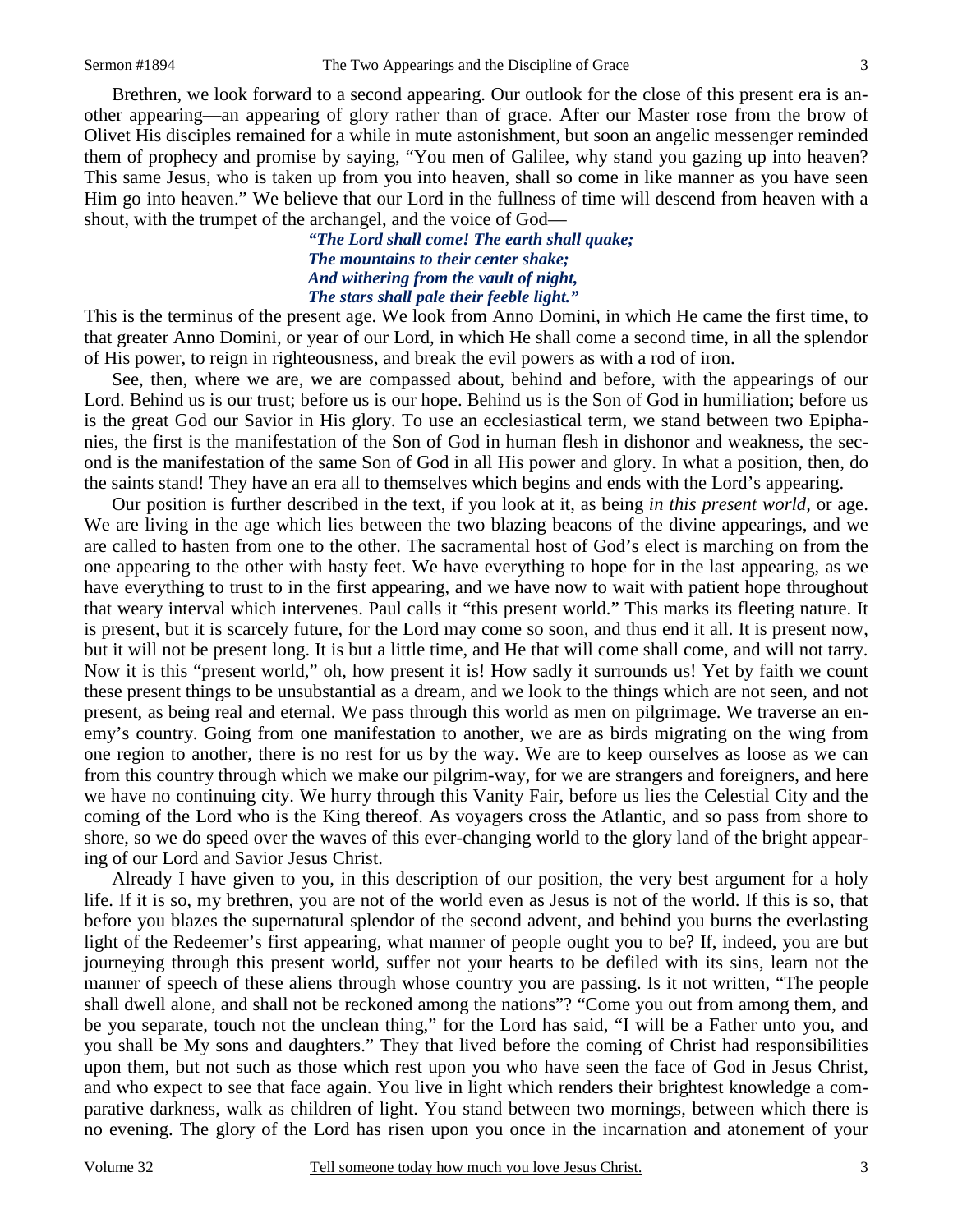Lord, that light is shining more and more, and soon there will come the perfect day, which shall be ushered in by the Second Advent. The sun shall no more go down, but it shall unveil itself, and shed an indescribable splendor upon all hearts that look for it. "Put on therefore the armor of light." What a grand expression! Helmet of light, breastplate of light, shoes of light—everything of light: what a knight must he be who is clad, not in steel, but in light, light which shall flash confusion on his foes! There ought to be a holy light about you, O believer in Jesus, for there is the appearing of grace behind you, and the appearing of glory before you. Two manifestations of God shine upon you. Like a wall of fire the Lord's appearings are round about you, there ought to be a special glory of holiness in the midst. "Let your light so shine before men, that they may see your good works, and glorify your Father which is in heaven." That is the position of the righteous according to my text, and it furnishes a loud call to holiness.

**II.** Secondly, I have to call your attention to THE INSTRUCTION which is given to us by the grace of God which has appeared unto all men. Our translation runs thus, "The grace of God has appeared to all men, teaching us that, denying ungodliness and worldly lusts, we should live soberly, righteously, and godly, in this present world." A better translation would be, "The grace of God that brings salvation has appeared to all men, disciplining us in order that we may deny ungodliness and worldly lusts." Those of you who know a little Greek will note that the word which in our version is rendered "teaching," is a scholastic term, and has to do with the education of children, not merely the teaching, but the training and bringing of them up. The grace of God has come to be a schoolmaster to us, to teach us, to train us, to prepare us for a more developed state. Christ has manifested in His own person that wonderful grace of God which is to deal with us as with sons, to educate us unto holiness, and so to the full possession of our heavenly heritage. We are the many sons who are to be brought to glory by the discipline of grace.

 So then, first of all, *grace has a discipline*. We generally think of law when we talk about schoolmasters and discipline, but grace itself has a discipline and a wonderful training power too. The manifestation of grace is preparing us for the manifestation of glory. What the law could not do, grace is doing. The free favor of God instills new principles, suggests new thoughts, and by inspiring us with gratitude, creates in us love to God and hatred of that which is opposed to God. Happy are they who go to school to the grace of God! This grace of God entering into us shows us what was evil even more clearly than the commandment does. We receive a vital, testing principle within, whereby we discern between good and evil. The grace of God provides us with instruction, but also with chastisement, as it is written, "As many as I love I rebuke and chasten." As soon as we come under the conscious enjoyment of the free grace of God, we find it to be a holy rule, a fatherly government, a heavenly training. We find, not selfindulgence, much less licentiousness, but on the contrary, the grace of God both restrains and constrains us; it makes us free to holiness, and delivers us from the law of sin and death by "the law of the spirit of life in Christ Jesus."

 Grace has its discipline, and *Grace has its chosen disciples,* for you cannot help noticing that while the eleventh verse says that, "the grace of God that brings salvation has appeared to all men," yet it is clear that this grace of God has not exercised its holy discipline upon all men and therefore the text changes its *"all men"* into *"us."* Usually in Scripture when you get a generality you soon find a particularity near it. The text has it, "teaching *us* that, denying ungodliness and worldly lusts, *we* should live soberly, righteously, and godly, in this present world." Thus you see that grace has its own disciples. Are you a disciple of the grace of God? Did you ever come and submit yourself to it? Have you learned to spell that word "faith"? Have you childlike trust in Jesus? Have you learned to wash in the laver of atonement? Have you learned those holy exercises which are taught by the grace of God? Can you say that your salvation is of grace? Do you know the meaning of that text, "By grace are you saved through faith; and that not of yourselves: it is the gift of God"? If so, then you are His disciples, and the grace of God which has appeared so conspicuously has come to discipline you. As the disciples of grace, endeavor to adorn its doctrine. According to the previous verses, even a slave might do this. He might be an ornament to the grace of God. Let grace have such an effect upon your life and character that all may say, "See what grace can do! See how the grace of God produces holiness in believers!" All along I wish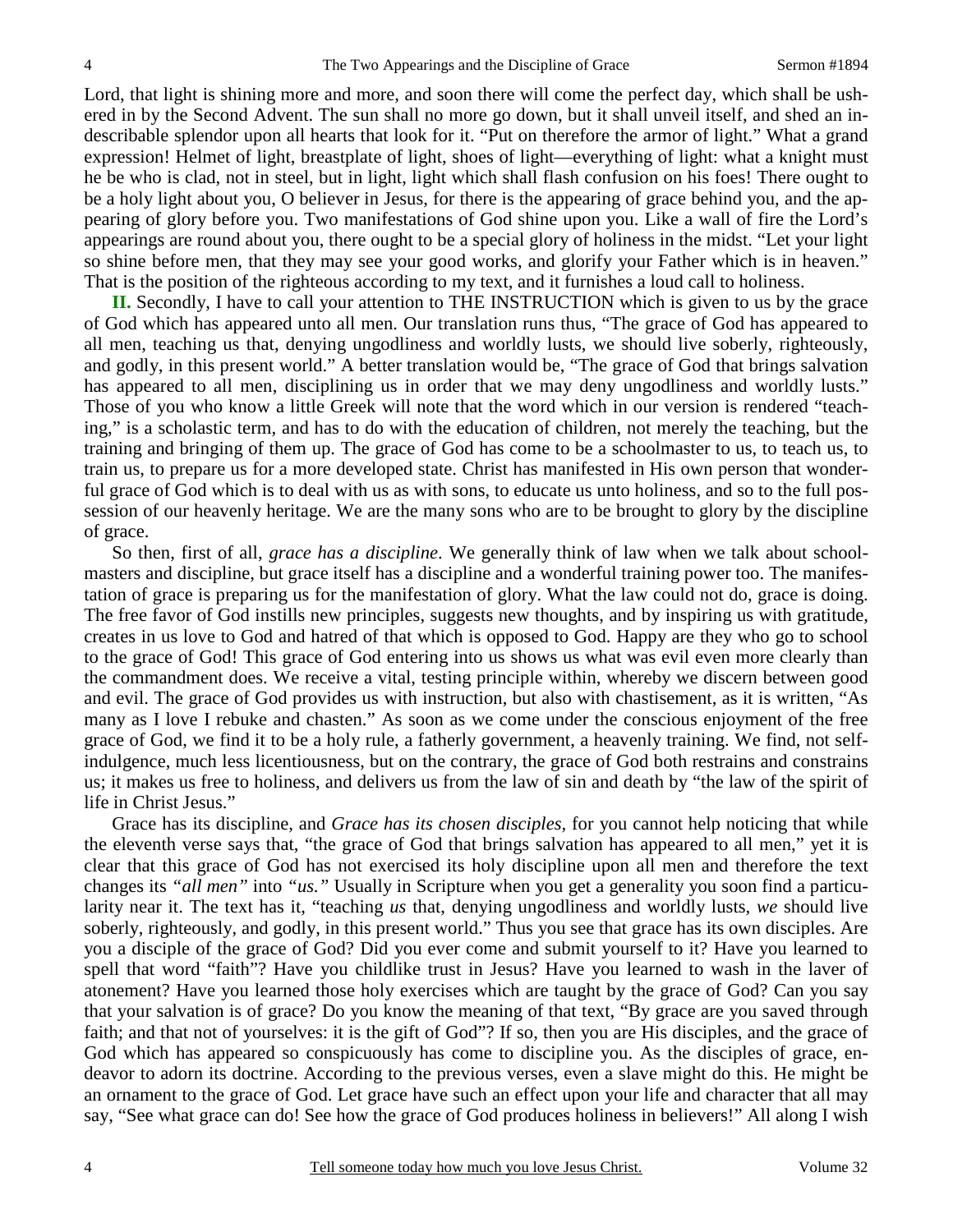to be driving at the point which the apostle is aiming at, that we are to be holy—holy because grace exercises a purifying discipline, and because we are the disciples of that grace.

*The discipline of grace, according to the apostle, has three results—denying, living, looking*. You see the three words before you. The first is *"denying."* When a young man comes to college he usually has much to unlearn. If his education has been neglected, a sort of instinctive ignorance covers his mind with briars and brambles. If he has gone to some faulty school where the teaching is flimsy, his tutor has first of all to fetch out of him what he has been badly taught. The most difficult part of the training of young men is not to put the right thing into them, but to get the wrong thing out of them. A man proposes to teach a language in six months, and in the end a great thing is done if one of his pupils is able to forget all his nonsense in six years. When the Holy Spirit comes into the heart, He finds that we know so much already of what it were well to leave unknown; we are self-conceited, we are puffed up. We have learned lessons of worldly wisdom and carnal policy, and these we need to unlearn and deny. The Holy Spirit works this denying in us by the discipline of grace.

 What have we to deny? First, we have to deny ungodliness. That is a lesson which many of you have great need to learn. Listen to working men. "Oh," they say, "we have to work hard; we cannot think about God or religion." This is ungodliness! The grace of God teaches us to deny this; we come to loathe such atheism. Others are prospering in the world, and they cry, "If you had as much business to look after as I have, you would have no time to think about your soul or another world. Trying to battle with the competition of the times leaves me no opportunity for prayer or Bible reading, I have enough to do with my day-book and ledger." This also is ungodliness! The grace of God leads us to deny this; we abhor such forgetfulness of God. A great work of the Holy Spirit is to make a man godly, to make him think of God, to make him feel that this present life is not all, but that there is a judgment to come, wherein he must give an account before God. God cannot be forgotten with impunity. If we treat Him as if He were nothing, and leave Him out of our calculations for life, we shall make a fatal mistake. O my hearer, there is a God, and as surely as you live, you are accountable to Him. When the Spirit of God comes with the grace of the gospel, He removes our inveterate ungodliness, and causes us to deny it with joyful earnestness.

We next deny "worldly lusts," that is, the lusts of the present world or age, which I described to you just now as coming in between the two appearings. This present age is as full of evil lusts as that in which Paul wrote concerning the Cretins. The lust of the eye, the lust of the flesh, and the pride of life are yet with us. Wherever the grace of God comes effectually, it makes the loose liver deny the desires of the flesh, it causes the man who lusted after gold to conquer his greediness; it brings the proud man away from his ambitions; it trains the idler to diligence, and it sobers the wanton mind which cared only for the frivolities of life. Not only do we leave these lusts, but we deny them. We have an abhorrence of those things wherein we formerly placed our delight. Our cry is, "What have I to do any more with idols?" To the worldling we say, "These things may belong to you, but as for us, we cannot own them, sin shall no more have dominion over us. We are not of the world, and therefore its ways and fashions are none of ours." The period in which we live shall have no paramount influence over us, for our truest life is with Christ in eternity; our conversation is in heaven. The grace of God has made us deny the prevailing philosophies, glories, maxims, and fashions of this present world. In the best sense we are nonconformists. We desire to be crucified to the world and the world to us. This was a great thing for grace to do among the degraded sensualists of Paul's day, and it is not a less glorious achievement in these times.

 But then, brethren, you cannot be complete with a merely negative religion, you must have something positive, and so the next word is *living*—that "we should live soberly, righteously, and godly, in this present world." Observe, brethren, that the Holy Spirit expects us to live in this present world, and therefore we are not to exclude ourselves from it. This age is the battlefield in which the soldier of Christ is to fight. Society is the place in which Christianity is to exhibit the graces of Christ. If it were possible for these good sisters to retire into a large house, and live secluded from the world, they would be shirking their duty rather than fulfilling it. If all the good men and true were to form a select colony, and do nothing else but pray and hear sermons, they would simply be refusing to serve God in His own ap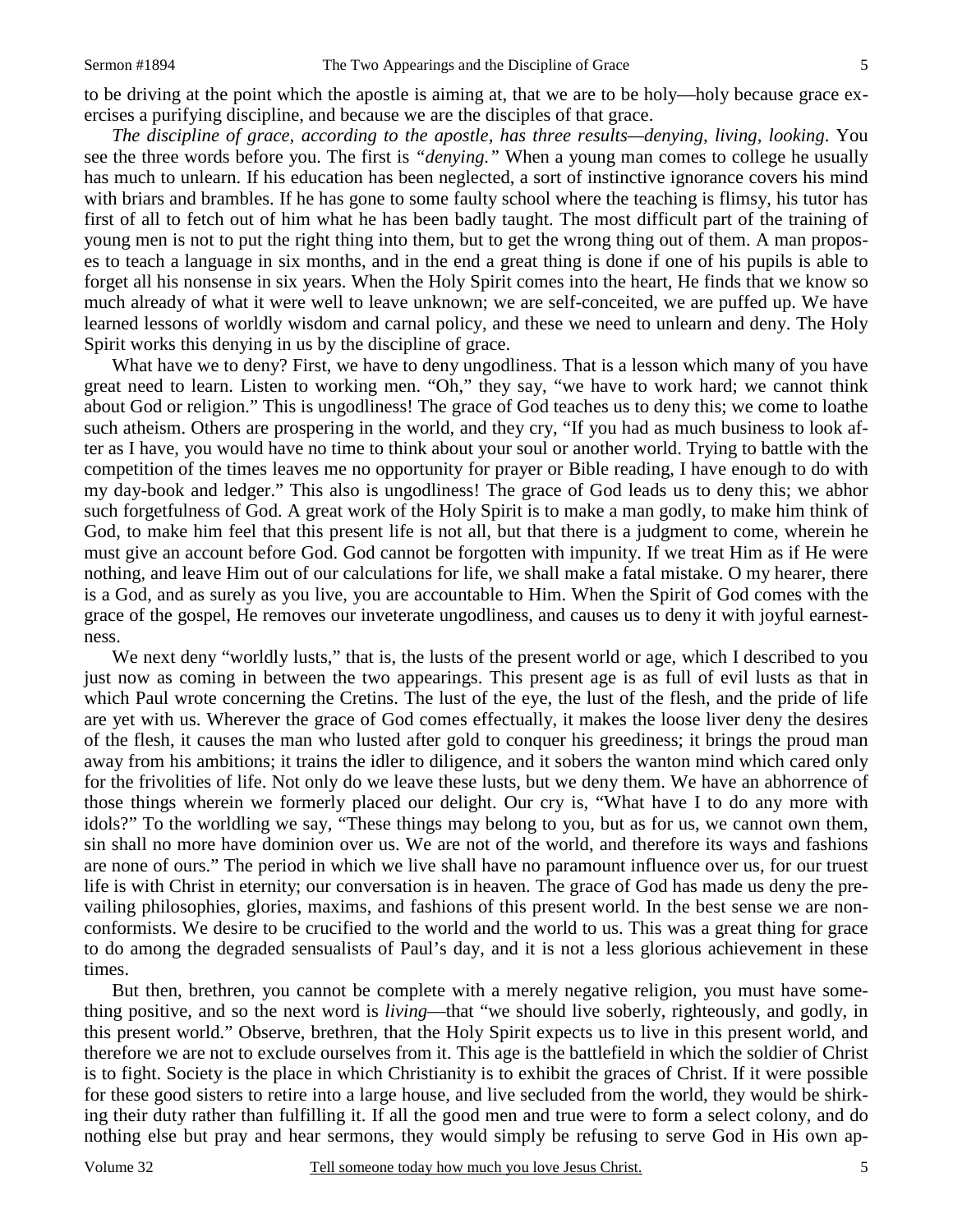pointed way. No, you have to live soberly, godly, righteously in this world, such as it is at present. It is of no use for you to scheme to escape from it. You are bound to breast this torrent, and buffet all its waves. If the grace of God is in you, that grace is meant to be displayed, not in a select and secluded retreat, but in this present world. You are to shine in the darkness like a light.

 This life is described in a three-fold way. You are, first, to live *"soberly"—*that is, for yourself. "Soberly" in all your eating and your drinking and in the indulgence of all bodily appetites—that goes without saying. Drunks and gluttons, fornicators and adulterers, cannot inherit the kingdom of God. You are to live soberly in all your thinking, all your speaking, all your acting. There is to be sobriety in all your worldly pursuits. You are to have yourself well in hand, you are to be self-restrained. I know some brethren who are not often sober. I do not accuse them of being drunk with wine, but they are mentally intoxicated; they have no reason, no moderation, and no judgment. They are all spur, and no rein. Right or wrong, they must have that which they have set their hearts upon. They never look round to take the full bearing of a matter, they never estimate calmly, but with closed eyes they rush on like bulls. Alas for these unsober people! They are not to be depended on, they are everything by turns, and nothing long. The man who is disciplined by the grace of God becomes thoughtful, considerate, self-contained, and he is no longer tossed about by passion, or swayed by prejudice. There is only one insobriety into which I pray we may fall, and truth to say, that is the truest sobriety. Of this the Scripture says, "Be not drunk with wine, wherein is excess; but be filled with the Spirit." When the Spirit of God takes full possession of us, then we are borne along by His sacred energy, and are filled with a divine enthusiasm which needs no restraint. Under all other influences we must guard ourselves against yielding too completely, that thus we may live "soberly."

 As to his fellow men the believer lives *"righteously."* I cannot understand that Christian who can do a dirty thing in business. Craft, cunning, over-reaching, misrepresentation, and deceit are no instruments for the hand of godly men. I am told that my principles are too angelic for business life—that a man cannot be a match for his fellow men in trade, if he is too Puritanical. Others are up to tricks, and he will be ruined if he cannot trick them in return. O my dear hearers do not talk in this way. If you mean to go the way of the devil, say so, and accept the consequences, but if you profess to be servants of God, deny all partnership with unrighteousness. Dishonesty and falsehood are the opposites of godliness. A Christian man may be poor, but he must live righteously; he may lack sharpness, but he must not lack integrity. A Christian profession without uprightness is a lie. Grace must discipline us to righteous living.

 Towards God we are told in the text that we are to be *godly*. Every man who has the grace of God in him indeed and of a truth, will think much of God, and will seek first the kingdom of God and His righteousness. God will enter into all his calculations, God's presence will be his joy, God's strength will be his confidence, God's providence will be his inheritance; God's glory will be the chief end of his being, God's law the guide of his conversation. Now, if the grace of God, which has appeared so plainly to all men, has really come with its sacred discipline upon us, it is teaching us to live in this three-fold manner.

 Once more, there is *looking,* as well as living. One work of the grace of God is to cause us to be "looking for that blessed hope of the glorious appearing of the great God and our Savior Jesus Christ." What is that "blessed hope"? Why, first, that when He comes we shall rise from the dead, if we have fallen asleep, and that, if we are alive and remain, we shall be changed at His appearing. Our hope is that we shall be approved of Him, and shall hear Him say, "Well done, good and faithful servant." This hope is not of debt, but of grace, though our Lord will give us a reward, it will not be according to the law of works. We expect to be like Jesus when we shall see Him as He is. When Jesus shines forth as the sun, "then shall the righteous shine forth as the sun in the kingdom of our Father." Our gain by godliness cannot be counted down into the palm of our hand. It lies in the glorious future, and yet to faith it is so near that at this moment I almost hear the chariot of the Coming One. The Lord comes, and in the coming of the Lord lies the great hope of the believer, his great stimulus to overcome evil, his main incentive to perfect holiness in the fear of the Lord. Oh to be found blameless in the day of the manifestation of our Lord! God grant us this! Do you not see, brethren, how the discipline of the doctrine of grace runs towards the separating of us from sin, and the making us to live unto God?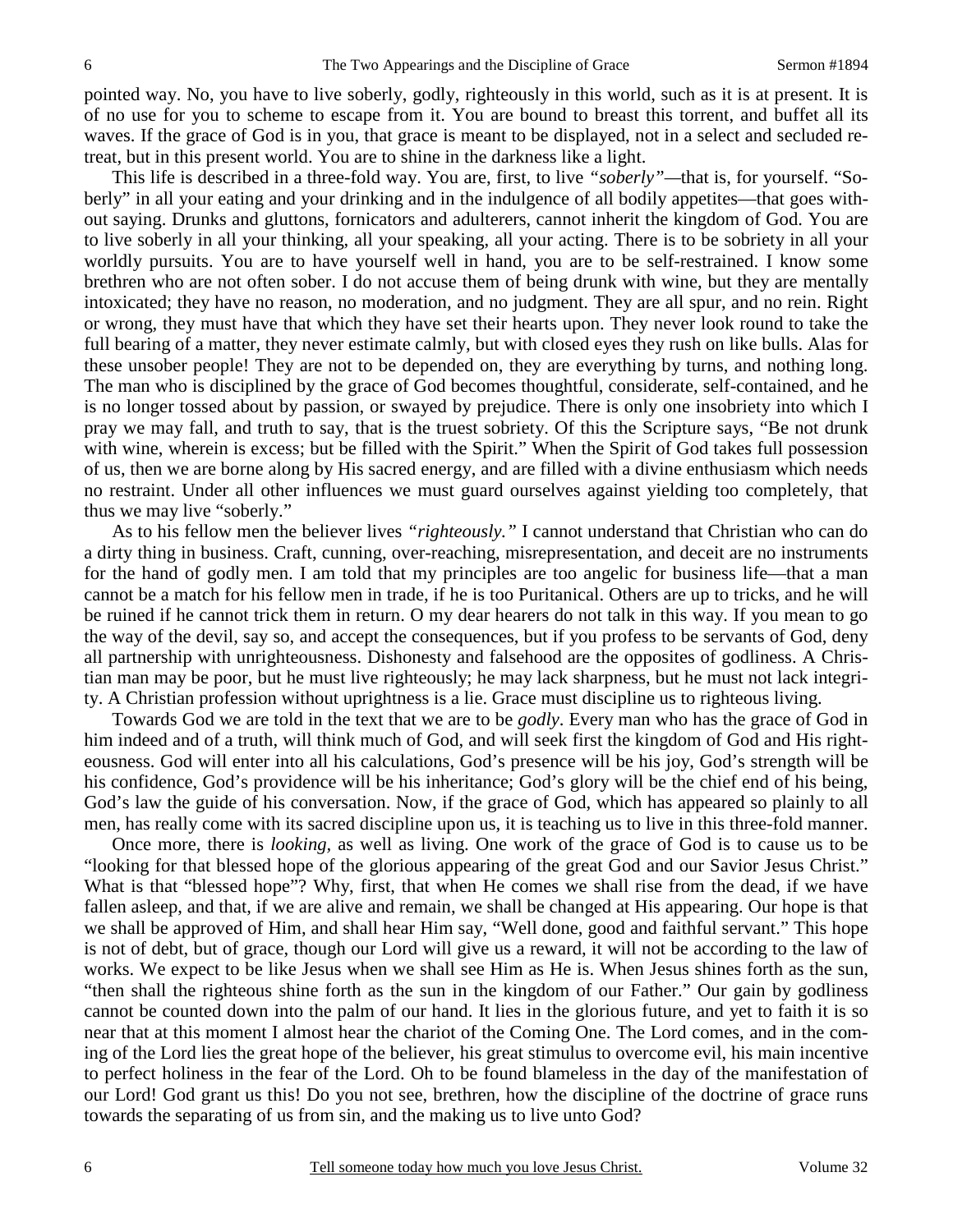**III.** Lastly, and briefly, the text sets forth certain of OUR ENCOURAGEMENTS. I will only briefly hint at them.

 In this great battle for right, and truth, and holiness, what could we do, my brethren and sisters, if we were left alone? But our first encouragement is that *grace has come* to our rescue, for in the day when the Lord Jesus Christ appeared among men, He brought for us the grace of God to help us to overcome all iniquity. He that struggles now against inbred sin has the Holy Spirit within him to help him. He that goes forth to fight against evil in other men by preaching the gospel has that same Holy Spirit going with the truth to make it like a fire and like a hammer. I would ground my weapons, and retreat from a fight so hopeless, were it not that the Lord of Hosts is with us, the God of Jacob is our refuge. The grace of God that brings salvation from sin has flashed forth conspicuously like the lightning which is seen from one part of the heaven to the other, and our victory over darkness is insured. However hard the conflict with evil, it is not desperate. We may hope on and hope ever. A certain warrior was found in prayer, and when his king sneered, he answered that he was pleading with his majesty's august ally. I question whether God is the ally of anybody when he goes forth with gun and sword, but in using those weapons which are "not carnal, but mighty through God to the pulling down of strongholds," we may truly reckon upon our august ally. Speak the truth, man, for God speaks with you! Work for God, woman, for God works in you to will and to do of His own good pleasure. The appearance of the grace of God in the person of Christ is encouragement enough to those who are under the most difficult circumstances, and have to contend for righteousness against the deadliest odds. Grace has appeared; therefore let us be of good courage!

 A second encouragement is that *another appearing is coming*. He who bowed His head in weakness, and died in the moment of victory, is coming in all the glory of His endless life. Do not question it, the world is not going to darken into an eternal night, the morning comes as well as the night, and though sin and corruption abound, and the love of many waxes cold, these are but the tokens of His near advent who said that it would be so before His appearing. The right with the might and the might with the right shall be, as surely as God lives, it shall be so. We are not fighting a losing battle. The Lord must triumph. Oh, if His suffering life and cruel death had been the only appearing, we might have feared, but it is not, it is but the first, and the prefatory part of His manifestation. He comes! He comes! None can hinder His coming! Every moment brings Him nearer, nothing can delay His glory. When the hour shall strike He shall appear in the majesty of God to put an end to the dominion of sin, and bring in endless peace. Satan shall be bruised under our feet shortly, therefore comfort one another with these words, and then prepare for further battle. Grind your swords, and be ready for close fighting! Trust in God, and keep your powder dry. Ever this our war cry, "He must reign." We are looking for the appearing of the great God and Savior Jesus Christ.

 Another encouragement is that *we are serving a glorious Master*. The Christ whom we follow is not a dead prophet like Mohamed. Truly we preach Christ crucified, but we also believe in Christ risen from the dead, in Christ gone up on high, in Christ soon to come a second time. He lives, and He lives as the great God and our Savior. If indeed you are soldiers of such a Captain, throw fear to the winds. Can you be cowards when the Lord of hosts leads you? Dare you tremble when at your head is the Wonderful, the Counselor, the mighty God, the Everlasting Father, the Prince of Peace? The trumpet is already at the lip of the archangel, who will not play the man? The great drum which makes the universe to throb, summons you to action—

> *"Stand up, stand up for Jesus, You soldiers of the cross; Lift high His royal banner, It must not suffer loss."*

His cross is the old cross still, and none can overthrow it. Hallelujah, hallelujah to the name of Jesus!

 Then come the tender thoughts with which I finish; the memories of *what the Lord has done for us* to make us holy, "Who gave Himself for us." Special redemption, redemption with a wondrous price— "who gave Himself for us." Put away that trumpet and that drum, take down the harp and gently touch